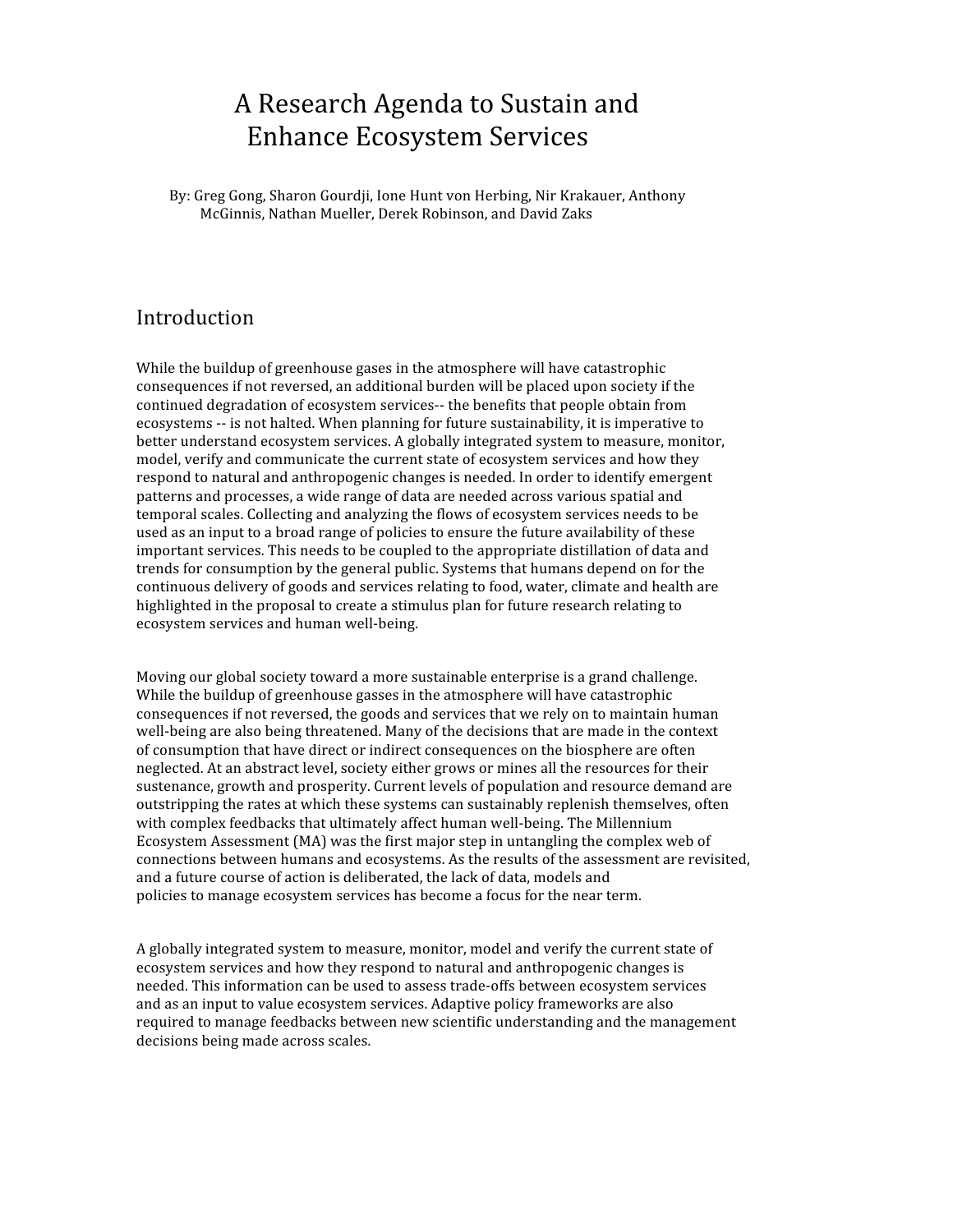In order to better understand and manage the interactions between humans and the environment, a more distributed, collaborative, and transparent system of data gathering, aggregation and processing needs to be established for social‐ecological systems. While these data are important in a scientific context, it is also crucial to disseminate the lessons learned about human-environment interactions to the public and decision makers. These actors also should be urged to provide feedback to enhance the usefulness of future research. While many ecosystem monitoring systems currently in place are useful, there are emerging technologies that could be used across a broad range of ecosystems to better understand their interactions with humans.

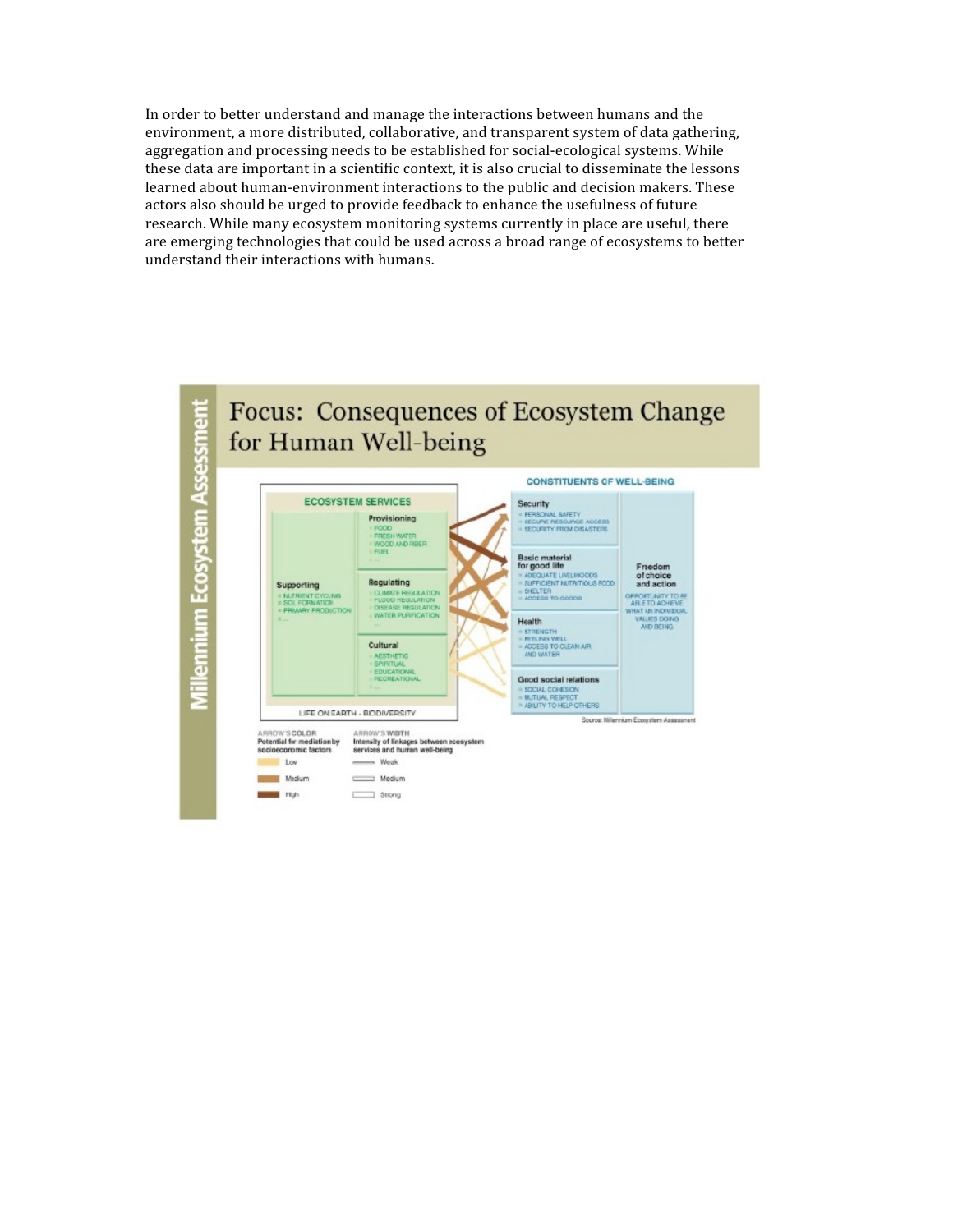# The Ecosystem Services Toolbox: Measurement, Mapping & Modeling

### Quantifying Ecosystem Sustainability

Ecosystem Sustainability can be defined simply as groups of organisms and the physical environment they inhabit. For ecosystem to be sustainable, the capacity of ecosystem to furnish its services as inputs must be maintained over time or the economy must find a substitute for the ecosystem to be capable of delivering an equivalent input. If both of these conditions are not met the current pattern of agricultural production and the ecosystem will not be sustainable.

A variety of methods can be used to measure, map, and model ecosystem services and therefore diagnose the sustainable use of those services. In this paper we take a stock and flow approach that in its essence is an accounting based approach, but when applied over time it may be used to represent dynamic systems. A stock, provides the total amount of ecosystem service asset stored and available for use. Measurement of the amount of stock over time provides information on the rate of depletion of the availability of ecosystem services. In some cases, an ecosystem stock may be used in multiple flows and therefore provide multiple services. Examples like forests that are used as a source of timber, carbon absorption, and erosion reduction. As natural resources, they provide direct use benefits, while as components of ecosystems they provide indirect services. It is necessary to recognize the services of forests and other biological resources if a complete picture of the benefits provided to humans by the environment is to be captured, deliberately introduced to enable different environmental aspects to be examined.

 In contrast to the static quantitative measurements of stocks that provide ecosystem services are the rates at which those services are provided or used by human systems. Commonly referred to as a flow, flows demonstrate the rate of anthropogenic consumption of ecosystem services. The flow for the ecosystem services is based on the physical input‐output table which is based on the identity of physical inputs and outputs for each industry. The flow is a simplified version of the physical input‐output table and will be used in future versions of this paper.

The stock and flow approach to measuring, monitoring, and modeling ecosystem services requires addressing a large portfolio of possible services. Therefore, individuals or groups are often forced to prioritize services and allocate conservation efforts accordingly. Such efforts are necessary for the feasible collection of data at the global level and for its application to countries all over the world. The remainder of this paper uses the stock and flow approach to provide a framework for discussing the provision, support, and preservation of ecosystem services in a variety of contemporary fields of research.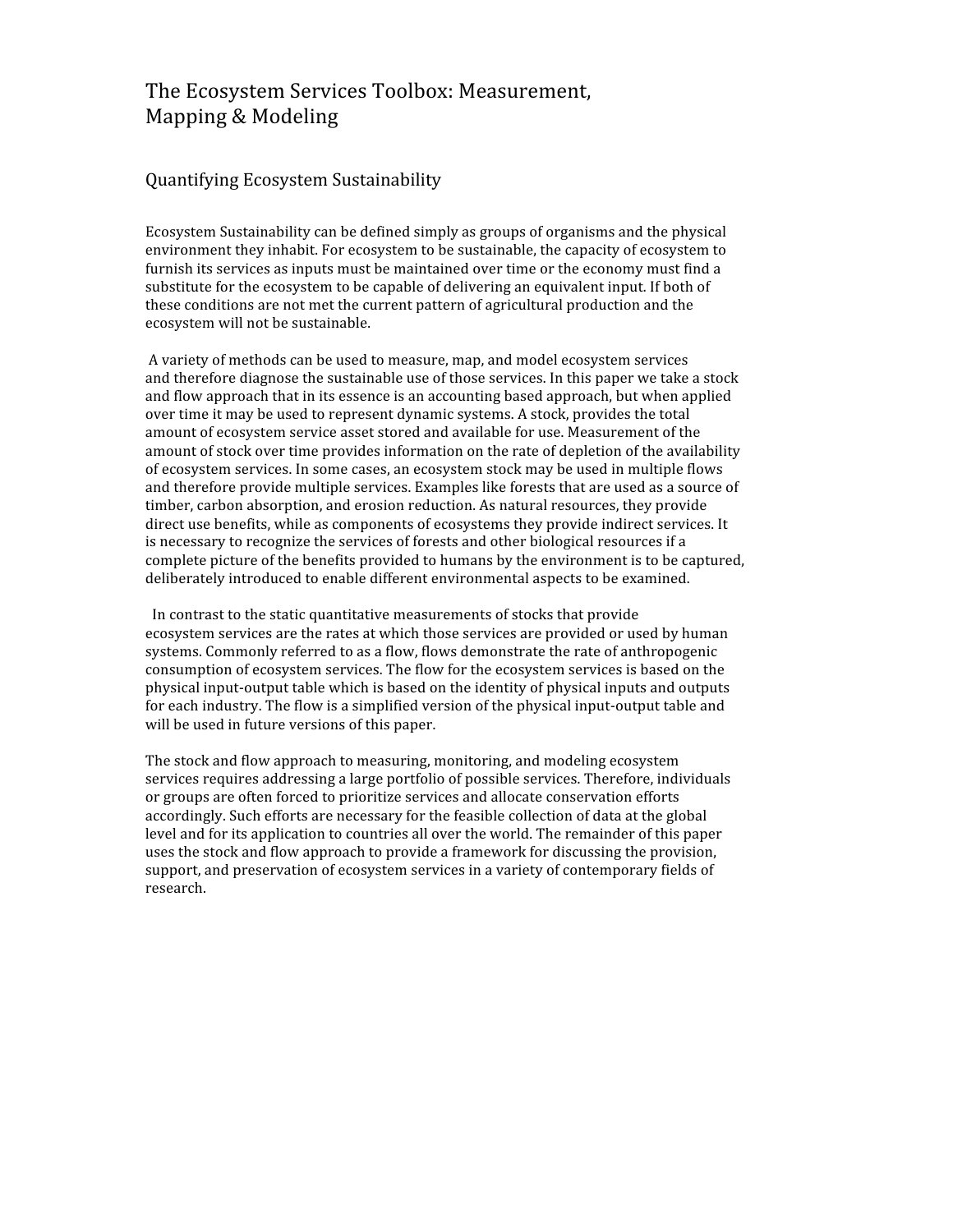#### Provision of Ecosystem Services

#### Background

While the process of industrialization has led people in the developed countries away from a direct connection to ecosystem services, many people around in the world still rely on direct resource extraction for their livelihoods, e.g. collecting firewood for home cooking or hunting for food within forests. As industrialized societies have moved away from this direct dependence on natural resources, the provision of ecosystem services is often "invisible". While all humans are ultimately dependent on nutritious food, clean water, breathable air and moderate climates in order to survive, it can be difficult for citydwellers to sense how their activities have an impact on the ecosystems that support them. Therefore, this section provides a tour of the major ecosystems supporting human life on earth, what sorts of services are provided by these ecosystems and methods for monitoring changes in these services, and future research areas and solutions to help us address these challenges. It should be noted that the topics covered here are by no means an exhaustive list of all the ecosystem services that support life on earth

#### **Ocean Food Production**

Stock: Throughout history humans have been directly or indirectly influenced by the oceans. Ocean waters serve as a source of food and valuable minerals, as a vast highway for commerce, and provide a place for both recreation and waste disposal. Increasingly, people are turning to the oceans for their food supply either by direct consumption or indirectly by harvesting fish that is then processed for livestock feed. It has been estimated that as much as 30% of human protein intake comes from the oceans. Nevertheless, the food‐producing potential of the oceans is only partly realized. For hundreds of years, fish from the ocean have provided the world with much of its protein. In the 1990's, after over 200 years of commercial fishing the collapse of the North Atlantic fishery and the listing of Atlantic salmon as an endangered species created an acute shortage of fish and a critical need for alternative sources of protein. More recently, our growing awareness of climate change and its effect on fisheries and aquaculture has added further concern as to the sustainability of commercial fisheries and sustainable development of aquaculture as a way to provide the world increasing demand of fish protein.

Flow: Sustainable fisheries and aquaculture are two separate challenges, because 70‐95% of the world's fisheries are already threatened and therefore not commercially sustainable, but need to be conserved. This leaves only 5% to feed a growing world populations. And, because aquaculture is still a developing enterprise that can disrupt, by its practices, natural oceanic populations that maybe important to the commercial fishery. Further, the practice of aquaculture requires feeds to be derived from wild-based species, thereby further depleting the oceanic stocks. Significant research is need to develop nonwild‐based feeds for aquaculture.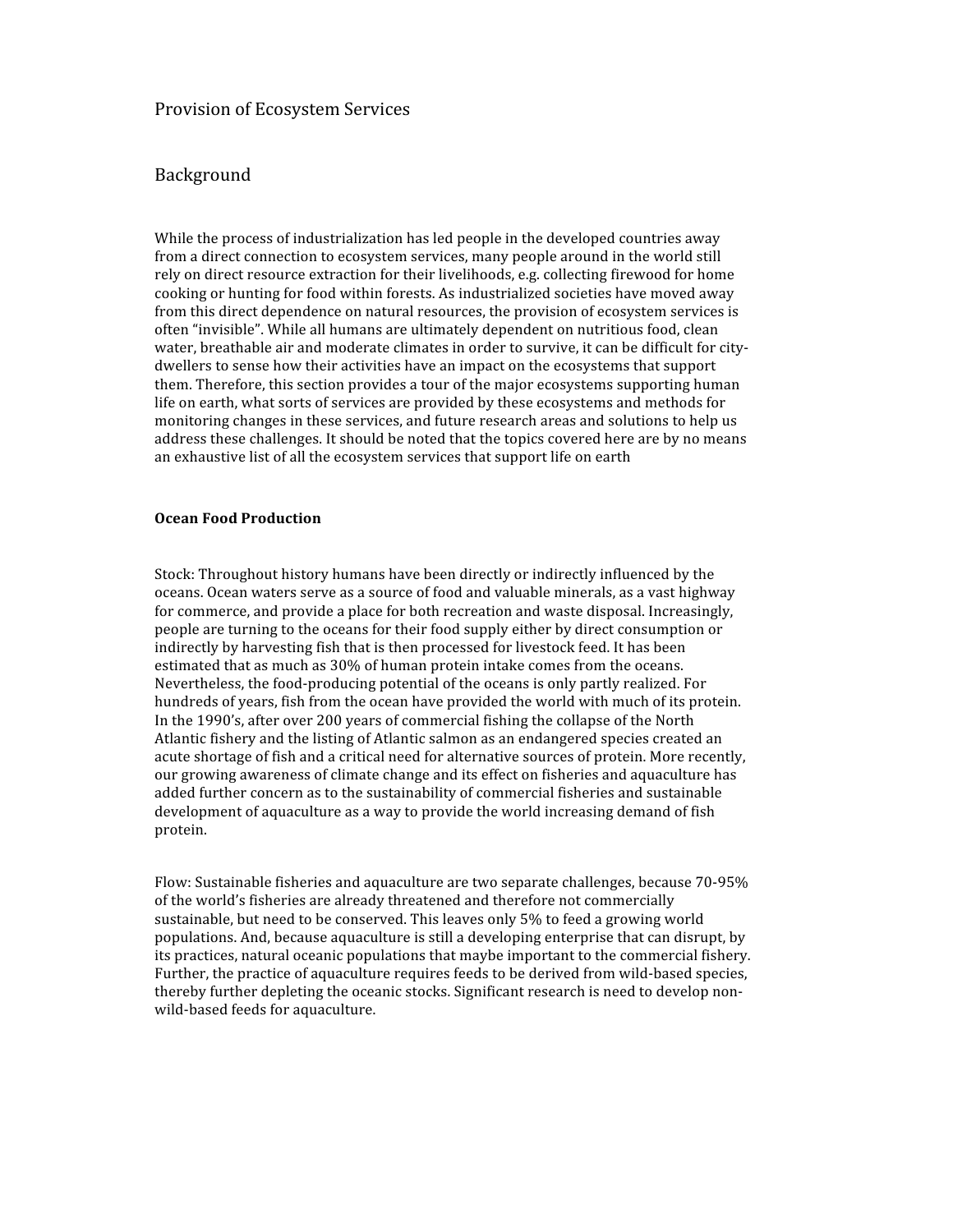To appreciate the enormous degree to which we have extracted food from the ocean (both wild fish and cultured fish), the following facts are presented from the most recent FAO report (2008) on world fisheries and aquaculture. Capture fisheries and aquaculture supplied the world with about 110 million tonnes of food fish in 2006, providing an apparent per capita supply of 16.7 kg, which is among the highest on record. Of this total, aquaculture accounted for 47 percent. Outside China, per capita supply has shown a modest growth rate of about 0.5 percent per year since 1992, as growth in supply from aquaculture more than offset the effects of static capture fishery production and a rising population. In 2006, per capita food fish supply was estimated at 13.6 kg if data for China are excluded. Overall, fish provided more than 2.9 billion people with at least 15 percent of their average per capita animal protein intake. The share of fish proteins in total world animal protein supplies grew from 14.9 percent in 1992 to a peak of 18.5% in 2007. All this extraction has resulted in large scale exploitation of the world marine fishery. It is estimated that, in 2007, about one‐fifth of the stock groups monitored by FAO were underexploited (2 percent) or moderately exploited (18 percent) and could perhaps produce more. Slightly more than half of the stocks (52 percent) were fully exploited and, therefore, producing catches at or close to their maximum sustainable limits, with no room for further expansion. The other 28 percent were either overexploited (19 percent), depleted (8 percent) or recovering from depletion (1 percent) and, thus, yielding less than their maximum potential owing to excess fishing pressure in the past, with no possibilities in the short or medium term of further expansion and with an increased risk of further declines and a need for rebuilding.

Future Research: Fishers and fish farmers, in addition to oil rigs, sand miners, offshore wind projects, boaters and liquefied gas tankers that are not discussed in this paper, all compete for ocean access. In response to this usage a growing number groups say it is time to divide up space in the sea. A number if states; including Massachusetts, California and Rhode Island in the US have begun to zone the ocean and California is dividing its 1,100‐mile coastline into five regions, brokering agreements with interest groups to establish marine protected areas. The federal government is considering a similar approach, which would require navigating 140 ocean-related laws split between 20 agencies. Dividing up the ocean presents mant scientific and political challenges, because very little of the ocean has been mapped in detail and there are many interest groups that are competing for sea space. Further, we lack specific data and knowledge to divide up the ocean for food production as only 20 percent of the exclusive economic zone (EEZ) that stretches out 200 nautical miles from the U.S. coast has been mapped. More important what has been mapped is only the geophysical bottom, not its habitats and species.

This lack of knowledge also impacted Marine Protected Areas (MPAs), a protected area of the ocean which includes some part of the ocean. While different types of MPAs contribute to conservation, the greatest benefits are associated with marine reserves. Marine reserves, also known as fully protected or no-take MPAs, prohibit all fishing, mineral extraction, and other habitat‐altering activities. Marine reserves allow fish, mammals, and other marine life to breed, feed, and thrive free of human interference. In a scientific survey of more than one hundred reserves worldwide, scientists found that fish are larger, more abundant, and more diverse within these protected areas. Marine reserves are necessary and essential to restoring the health of the ocean. However, one of the problems that MPAs are likely to face are the shifting of species distribution with climate change, the results of which are unforeseen. Thus one of the challenges of meeting the needs of ecosystem services is to comprehensive map both the biological and physical resources in order to assess value and provide information for economists and policy makers who will perhaps make the final decision how to divide up the sea.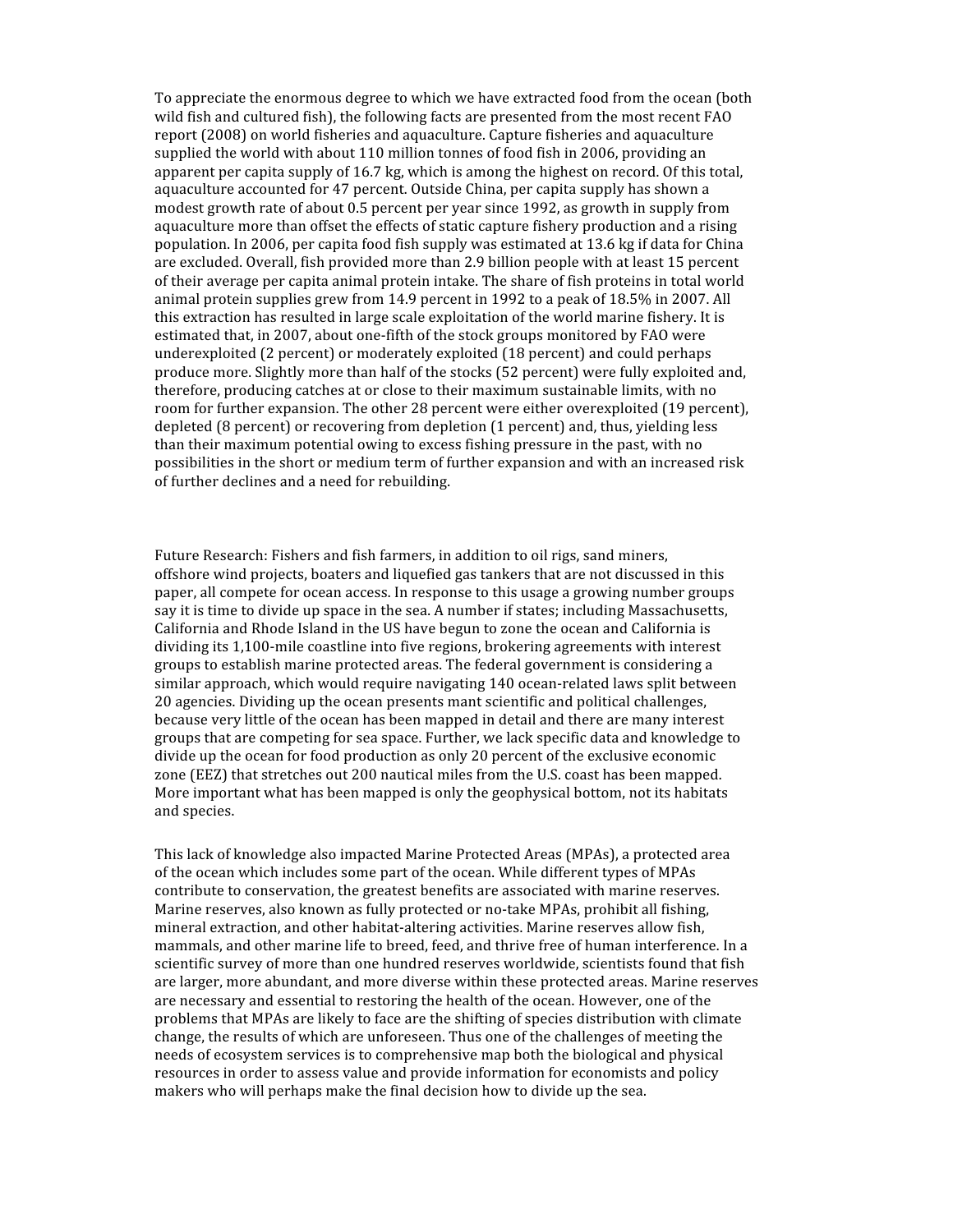Despite this impressive set of extraction and exploration facts, both fisheries and aquaculture, however, require quantitative monitoring programs to be put into place to determine, the level of anthrogenetically derived stress that they are now encountering and to determine true extraction rates. Results from these programs will aid in determining how that stress levels are likely to change with increases in green house gases and temperature. The purpose of this monitoring program would be to serve as an early warning system for species in danger, in order for mitigating factors, such as reduction in quotas, and protection of habitat to be put into place in non-conventionally short time frames.

#### **Freshwater**

Stocks: Global freshwater stocks include wetlands, lakes, streams, rivers, glaciers, and aquifers. Many surface freshwater environments contain high biodiversity

Flows of Services: Humans value freshwater ecosystems for the provision of drinking water, irrigation, fish for consumption, water filtration, high biodiversity, and aesthetic beauty. At a fundamental level, freshwater is necessary for the functioning of the entire terrestrial biosphere, the provision of food, and the maintenance of biodiversity. Many of these ecosystem services are at risk due to human actions; specifically pollution (unsustainable inputs) and extraction (unsustainable use of freshwater).

While some gains in freshwater quality (specifically pathogen and organic pollution) have been made over the last 20 years in developed countries, most waterways globally have seen declines in water quality over the same time span. Toxics and endocrine disrupting chemicals persist and accumulate in freshwater ecosystems, creating hazards for ecological and human health. Nutrient pollution (primarily from agriculture) leads to eutrophication, hypoxia, and acidification ‐ disrupting and potentially destroying downstream fisheries. Massive engineered watersheds are a major cause of this nutrient pollution, as drainage tiling in much of the developed world bypasses natural systems' abilities to filter runoff from agricultural lands.

Beyond contamination, the sheer amount of water used by humans and unnatural flow regimes compromise natural systems. Specifically, the quantity of freshwater used by humans globally doubled between 1960 and 2000, and now 5‐25% of global freshwater use exceeds sustainable local supplies (and must be met by overdraft of groundwater or engineered water transfers). In dammed rivers, unnatural flow regimes alter river hydrology and morphology while devastating biodiversity.

Future Research Areas: Given the importance of freshwater ecosystems to human and ecological well‐being, more work must be done to assess the services currently offered by freshwater ecosystems and to ensure the long-term protection of these services. Specifically, remote sensing tools can be utilized to assess the water purification benefits from natural vegetation in watersheds around the globe, enforce water quality protection policies, and predict the impact of climate change in regions dependent upon snow‐fed or glacier‐fed rivers. In regions where water purification services are impaired, we should research ecological engineering techniques to restore or create ecosystems. On managed rivers, we should work to quantify the ecosystem service benefits that can be accrued from mimicking natural flow regimes. On a broader level, more proactive, systems‐ based risk assessment of industrial and agricultural chemicals is necessary to prevent future contamination from novel pollutants.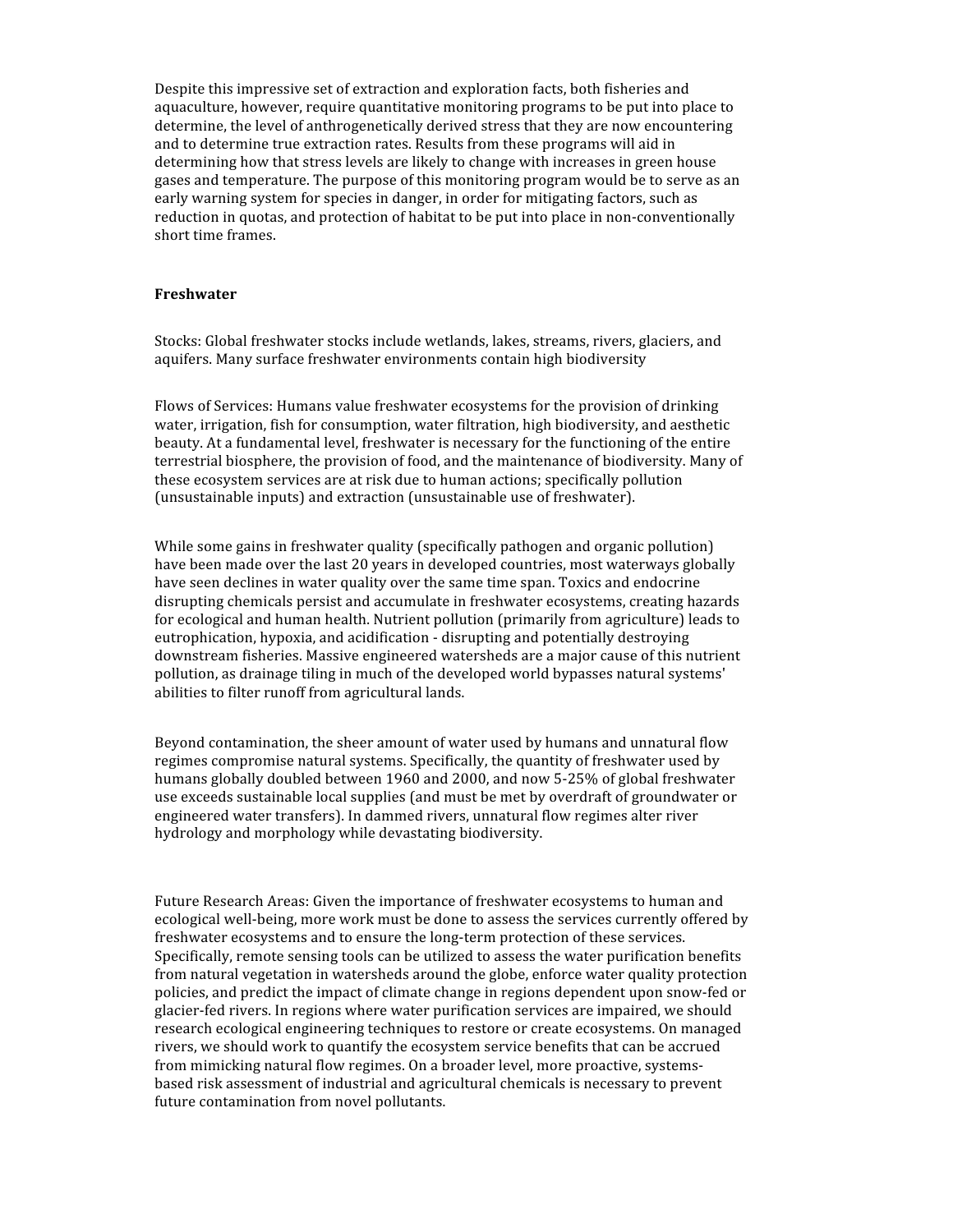#### **Soils**

Stocks: Global soil resources, with quality characterized by indicators including depth, soil moisture, biota, nutrients, and organic matter (Karlen et al 1997).

Flows of services: Humanity is crucially dependent on the thin film of topsoil on the land surface. Soil serves as a carbon storehouse, holds nutrients, filters water (along with the vegetation the soil supports), and – perhaps most critically – provides the growth medium for the food and fiber upon which humanity relies. Land use and agricultural management practices have led to soil erosion, decline of soil fertility, pollution, and compaction of soils throughout the much of the globe.

Neglecting the importance of soils' services to humans comes at a dire cost. Haiti, for example, has undergone a phase shift from lush tropical ecosystem providing many ecosystem services to a state characterized by desertification, extreme soil erosion, and susceptibility to natural disasters. Poverty, population growth, and perverse incentive structures (often encouraging deforestation for fuelwood) can "trap" poor nations into such unfortunate outcomes (Dasgupta 1995).

Research areas: Research should help us ensure sustainable use of our soil resources. We must understand how to break the cycle leading to "poverty traps" and soil degradation in poor countries, and account for the risks of catastrophic ecosystem shifts (e.g. desertification) in decision‐making and economic accounting. In areas with degraded soils, we should utilize and further develop (bio‐)remediation techniques for restoring contaminated soils. Expanded measurement, monitoring, and sharing of global soils data is critical; specifically, standardized, detailed, spatially‐explicit gridded datasets of global soil statistics should be developed for the earth science field. More investigation is needed in how to "scale‐up" agricultural management practices that promote soil health (e.g. perennials, polyculture, rotational grazing), thus shifting the balance from mitigation and restoration of degraded lands to prevention of degradation. Finally, economists should investigate structures linking the price of goods produced by the biosphere (food, fiber, and biofuel) to the way in which the soil was managed for societal benefit.

#### Terrestrial carbon sequestration

#### **Carbon stocks**

The terrestrial biosphere currently stores about 2,300 GtC in terrestrial vegetation, soils and detritus, while the oceans contain about 38,000 GtC (Denman et al., 2007). Therefore, these natural pools are large in comparison with the growing stock of about 750 GtC in the atmosphere, which is contributing to global climate change.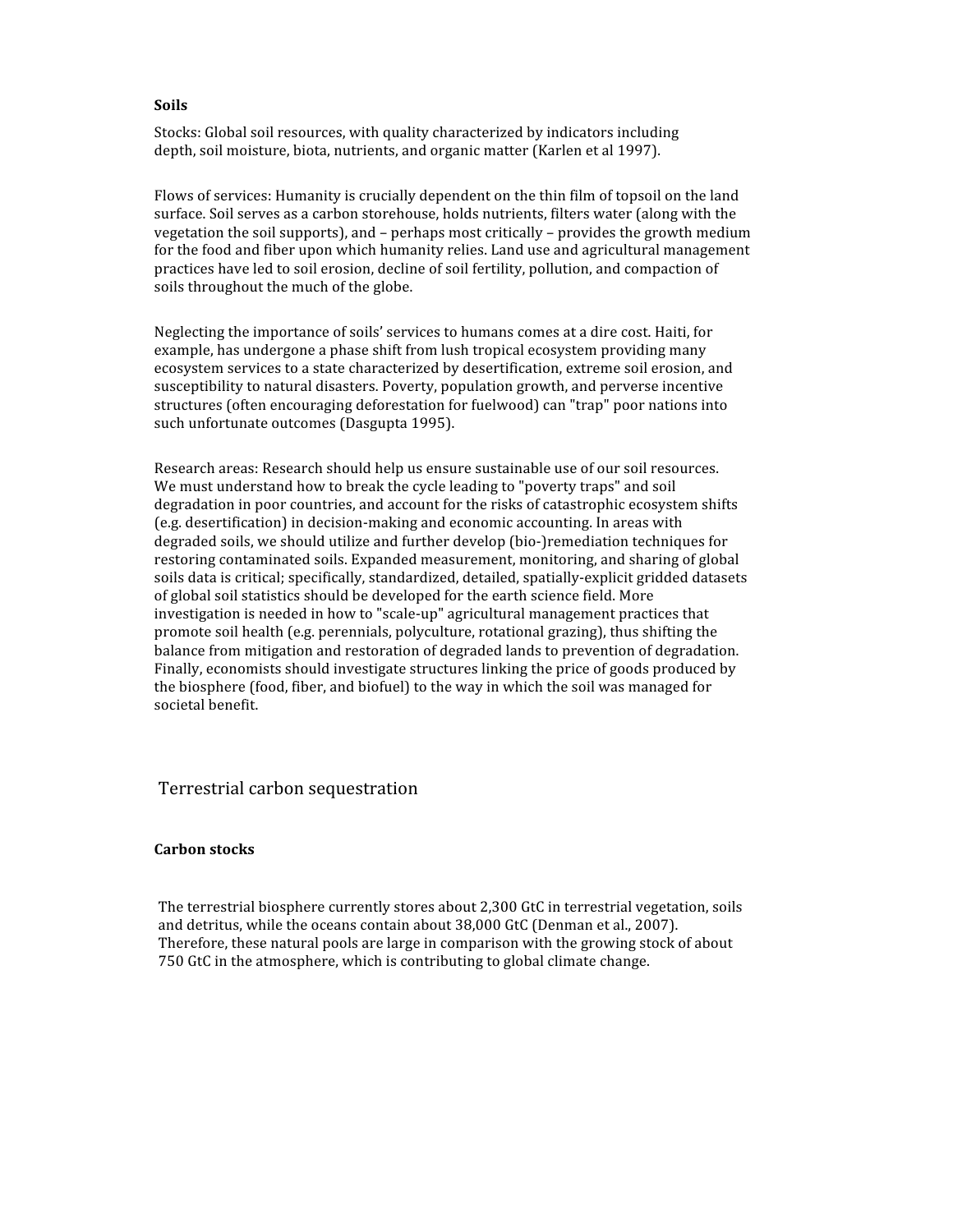#### **Carbon flows**

Large exchanges of carbon occur all the time between the terrestrial biosphere, the oceans and the atmosphere, and in fact dwarf the relatively small signal from fossil fuels and deforestation. In pre‐industrial times, these natural exchanges of carbon from photosynthesis, respiration and ocean gas transfer were roughly in balance, i.e. what was taken up during the growing season was primarily returned to the atmosphere during the dormant season. In addition, net uptake from vegetation growth was returned to the atmosphere by occasional events such as fires and ecosystem destruction from storms.

While these processes are still occurring today, terrestrial ecosystems have also increased their uptake capability and in the 1990's were estimated to have taken up a net amount of 2.6 GtC/ year from the atmosphere (Denman et al., 2007), or about 30% of the amount put in the atmosphere from fossil fuel emissions and land‐use change. (Another 25% is taken up by the oceans.) Without this carbon sequestration function provided by the terrestrial biosphere and oceans, global warming would be worse than what we see today. The various mechanisms for terrestrial uptake include fertilization from excess CO2 in the atmosphere and additional nitrogen deposition, re‐growth of previously harvested forests and fire suppression; however, the relative magnitude of these processes remains subject to debate and the future strength of terrestrial carbon uptake also remains uncertain. In addition to the saturation of current sinks, large releases of carbon to the atmosphere, e.g. from soil respiration in thawing permafrost, remain possibilities within the next century.

#### **Research areas/ policy interventions**

In terms of policy interventions to protect and grow non‐atmospheric carbon stocks, one thing that is relatively certain is that maintaining existing forests prevents locked‐up carbon from returning to the atmosphere through rot and decay, and that most intact forests have the capability to take up more carbon over time. This provides a strong incentive to reduce currently high rates of deforestation as one piece of mitigating climate change. In addition, given that most land surfaces on earth, apart from the polar ice caps, are populated by humans and are either directly or indirectly managed by humans, focusing on terrestrial carbon uptake provides the opportunity to design policies that preserve carbon stocks and promote sequestration.

In order to design such policies as well as monitor fossil fuel emission reductions, a sustained effort to monitor atmospheric CO2 levels and surface sources and sinks of carbon is required at a global scale (Scholes et al., 2009). This could possibly be achieved by current efforts to create an atmospheric monitoring system of CO2 concentrations from earth surface networks, as well as current and future satellites dedicated to this mission. Such a monitoring system will provide relevant information for two main objectives related to climate change modeling and mitigation.

A change in the net balance of natural carbon exchange can have a large impact on the relative amount of "anthropogenic" carbon that remains in the atmosphere. An atmospheric monitoring system could provide an early alert system for subtle, but catastrophic changes in the carbon cycle. In addition, uncertainty in the future of the carbon cycle remains one of the largest uncertainties in future projections of climate change. Therefore, refined estimates of regional  $\left(\sim\!100 \text{km} \times 100 \text{km}\right)$  carbon sources and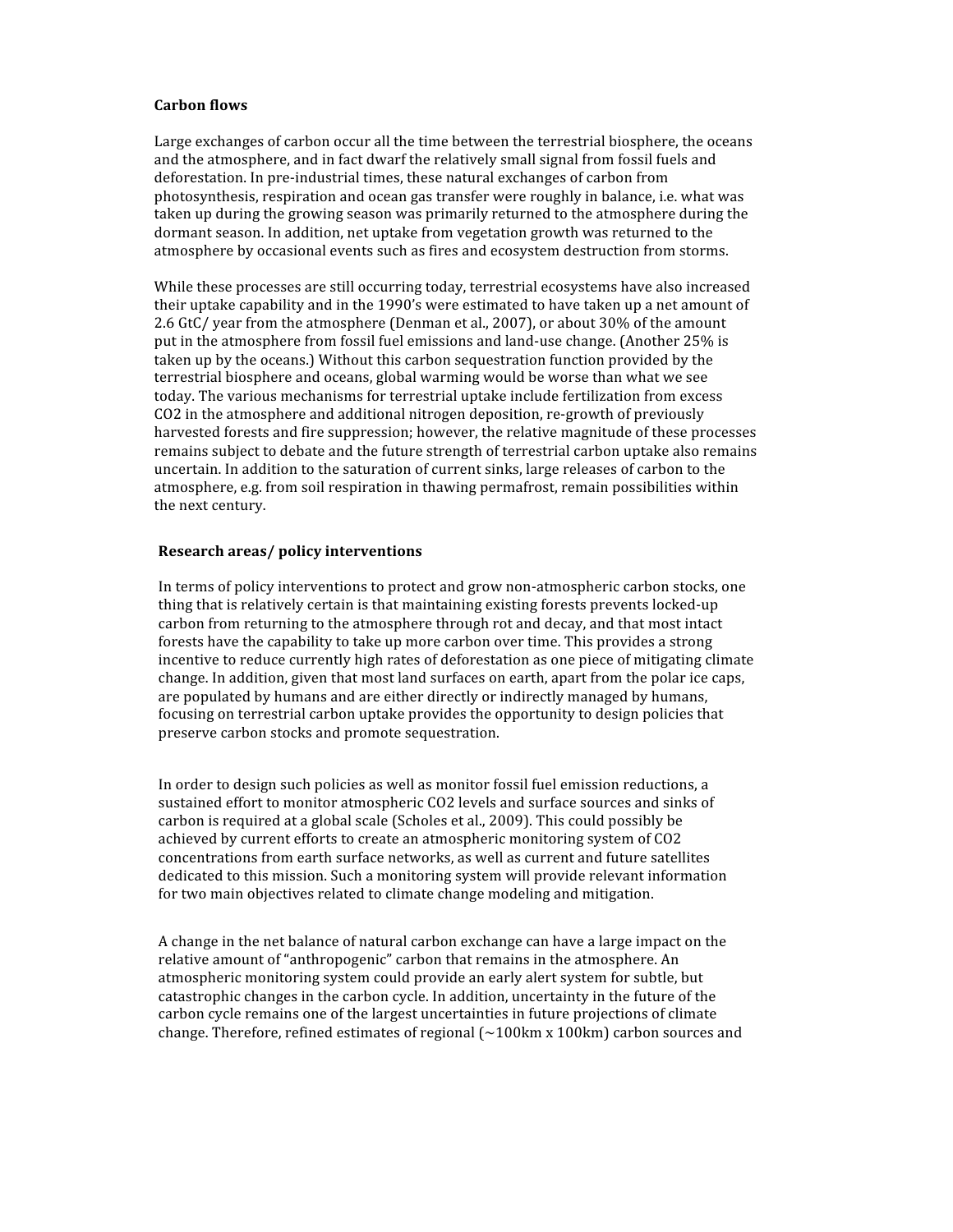sinks from an atmospheric monitoring system would be useful for land surface and climate modelers, where the current inability to directly measure carbon exchange at the scale of model grid-cells hampers the ability of these models to provide predictions of future sources and sinks.

Second, information about carbon sources and sinks will be important within a climate change mitigation policy framework, especially if the annual net source or sink for a given region can be partitioned into relevant and "manageable" components. The most important partition would be between biospheric and fossil fuel emission fluxes, perhaps using the C14 isotope as a tracer. This would allow for a reliable, objective monitoring system to ensure that countries are meeting their stated fossil fuel emission reduction goals, from the point of view of the atmosphere, rather than relying on countries to report their emissions using a standard methodology based on fuel sales, imports/ exports, etc. Such methodologies are highly subject to different interpretations across countries, and can be implemented to varying degrees of quality given current data collection efforts and future capabilities within any given country. In addition, with a perception that the emission and carbon sink reporting methodology could be "gamed" for accruing carbon credits in the global marketplace, this will reduce the willingness of countries to sign onto a global mitigation framework, as well as reduce the efficiency of a global cap & trade system.

The biospheric carbon flux from such an atmospheric monitoring system could be partitioned even further to help inform land management policies. Such a partition would include the portions attributable to climate variability vs. direct human management impacts, e.g. from no-till agriculture or deforestation (Canadell et al., 2007). Further subdivisions could include indirect human impacts, e.g. additional uptake due to excess nitrogen deposition in the environment or reduced growth due to ozone near urban areas. It should also be noted that many of these component carbon fluxes can also be calculated using bottom‐up approaches, such as mechanistic models, remote sensing products and inventory data collection. However, different bottom-up models rarely agree on their estimates of net carbon exchange (Huntzinger et al., in review), let alone the magnitude of various component processes. Therefore, atmospheric methods have the potential to provide more objective estimates of net flux, and validate biospheric/ land‐surface models and their estimates of component fluxes.

Finally, the land use, land use change and forestry component of the Kyoto Protocol was one of the most contentious issues in that agreement, and has been met with severe criticism since the late 1990's due to its arcane methodology and lack of incentives for reducing deforestation. A move to "full carbon accounting" at a global scale (Cowie et al., 2007) would help to value existing forest sinks and deforestation in an equal manner to fossil fuel emissions, providing full transparency for misguided mitigation strategies like forest clearing for biofuel production. A global monitoring system for both the biospheric and anthropogenic components of carbon sources to the atmosphere would help to advance the capabilities for a full global carbon accounting scheme.

Given all these needs for a global monitoring system for carbon sources and sinks, methodological challenges remain. The Global Greenhouse Gas Observing System (GoSAT) satellite was recently launched by the Japanese government, while the Orbiting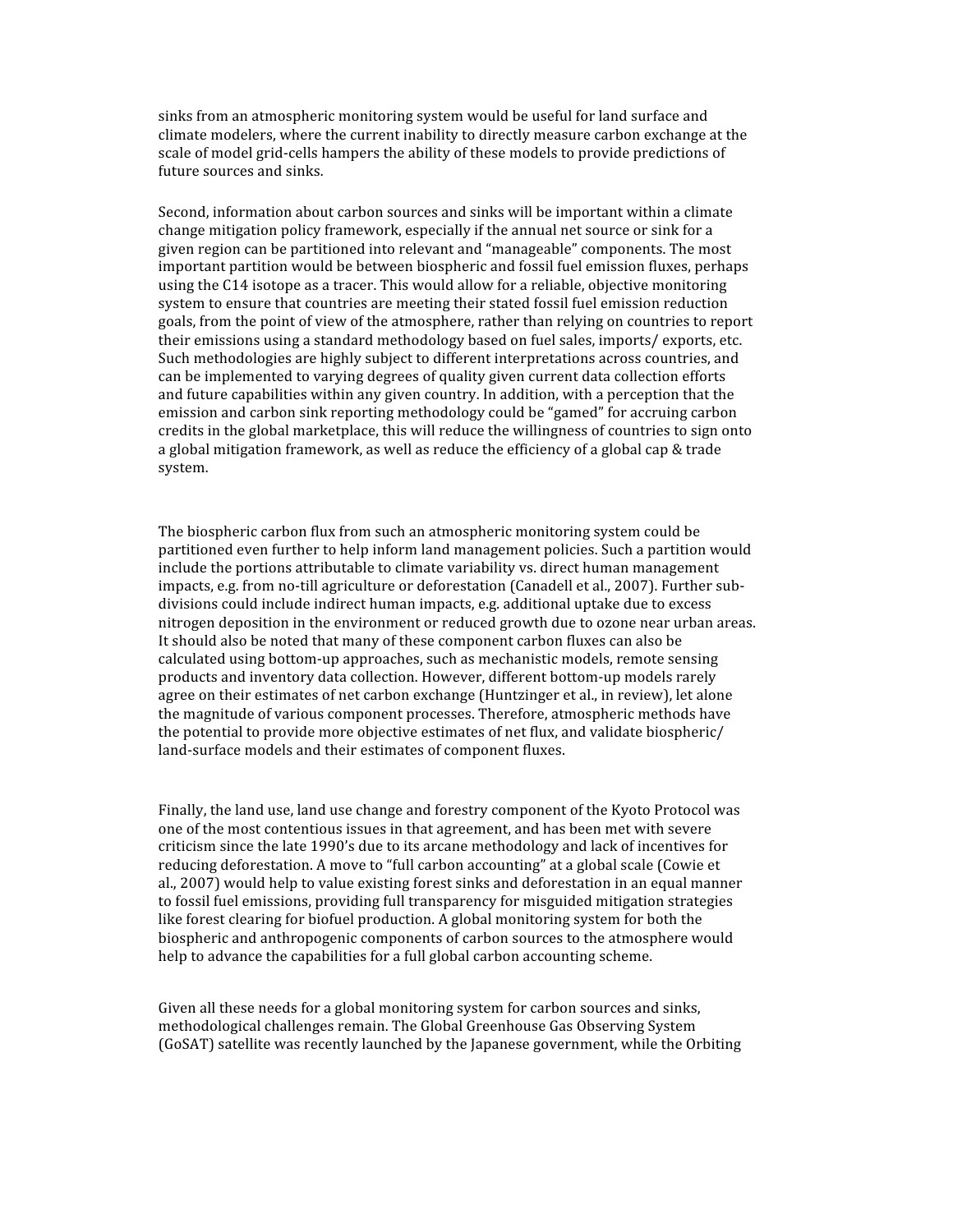Carbon Observatory was also recently launched by the United States, but this latter satellite unfortunately failed to reach orbit. Such satellites will collect column-average CO2 concentrations, which can be translated into surface sources and sinks through inverse modeling and data assimilation techniques with relatively low uncertainties. Future satellites, e.g. the ASCENDS mission with a planned launch in 2016, will overcome limitations of previous satellites to sample around the clock and through clouds with the use of an active radar system. Given the current high cost associated with C14 measurements from space, it is not yet clear if these satellites will provide the necessary information to accurately partition total net flux into biospheric and fossil fuel emission portions. However, even without the use of C14 estimates from space, efforts are underway to expand high resolution (i.e. sub‐daily, tens of kilometers) fossil fuel emission inventories across the globe through the Vulcan/ Hestia project led by Dr. Kevin Gurney at Purdue University (see http://www.purdue.edu/climate/hestia/index.shtml), although the quality of this dataset is subject to the quality and availability of the inputs, which may be lacking in certain regions of the globe. In addition, by synthesizing biospheric models and other remote sensing data products with atmospherically‐derived estimates of carbon sources and sinks, it should be possible to arrive at consistent regional‐scale estimates across the globe of emissions from both fossil fuels and deforestation and a coarse partitioning of biospheric sinks to inform land management strategies. All of these methods mentioned above remain active research areas.

#### Land‐use and land‐cover change

Stocks: How humans use the landscape inextricably couples them to the environment in which they live. While acting within this environment they utilize natural stocks in order to receive a variety of ecological services. In land‐use systems, the EPA describes the to receive a variety of ecological services. In failu-use systems, the EFA descripes the<br>representation of land cover as a stock and land use as a flow. Additional stocks in the human system include population, available capital, labor, and knowledge.

Flow / Ecosystem Services: Anthropogenic land‐use and land‐cover change has altered over 30% of the Earth's surface. Second only to fossil fuel emissions, anthropogenic CO2 emissions from land‐use and land‐cover change have also altered the Earth's climate. With global population expected to steadily increase up to 10 billion, from the current six billion, it is expected that these trends will continue and that further alteration of the Earth's land‐surface and climate will significantly threaten the provision of ecosystem services that permit long-term sustainability.

How humans use the land can be equated to some of the services provided to humans by ecosystems. For example, preservation and maintenance of forest cover in a residential neighborhood provides several services including improved aesthetics, air filtration, and temperature moderation. In agricultural land use, services provided by the soil include fertilization storage and delivery, and water holding capacity and dissemination to crops.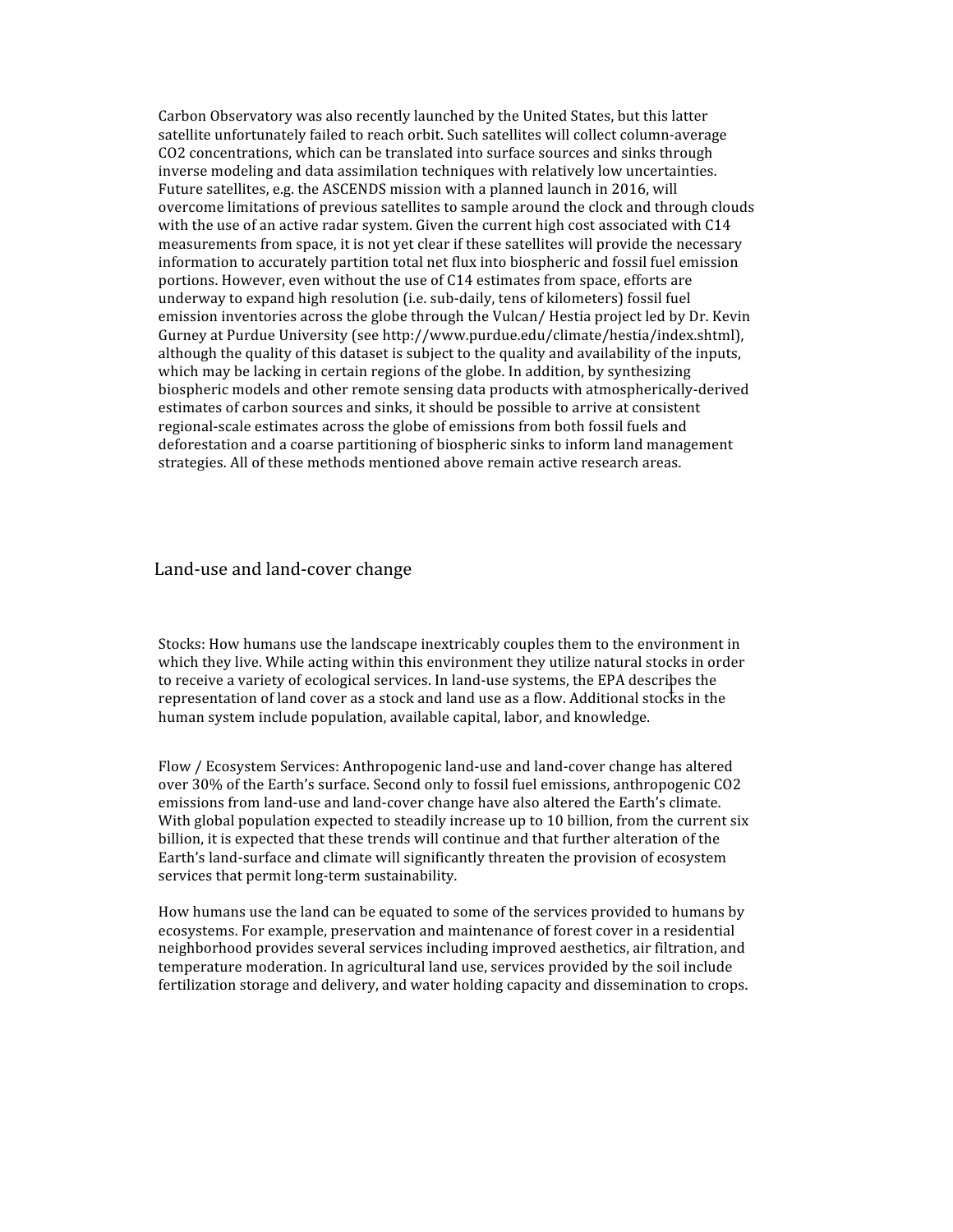#### **Challenges to mapping and monitoring ecosystem services in land use systems**

Perhaps the biggest challenge facing research in this field involves the translation of land‐ use to land‐cover data to information on ecosystem functions and services. The ability to accomplish this task is partly impeded by the availability and resolution of land‐use, and ecosystem function and services data. Despite the existence of global land‐cover data, land-use data remain relatively rare and quantification of ecosystem services such as carbon storage, biodiversity, water purification, and others, at the global scale have yet to be done. Accomplishing such a task would require sampling a huge array of locations that have a huge spectrum of site conditions and ecosystem longevity and interpolating an average value of ecosystem services to other locations or use remote sensing techniques and translation algorithms to accomplish the task.

Remote sensing or aerial photograph data can be used to interpret land‐use and land‐ cover and in some cases it can be used to estimate ecosystem function such as net primary productivity (NPP) or biomass. Without field‐based auxiliary data it is difficult to directly estimate ecosystem function and therefore the services provided. In some cases we can infer the provision of ecosystem services by using proxy measurements attained from land‐use and land‐cover change data. For example, measurement of a land cover such as impervious surface in a watershed can be used to estimate the effects of built-up areas on ecosystem services such as water purification (e.g. proportion of surface water runoff and stream or river pollution), water availability (e.g. the reduction in natural ground‐water recharge), local air temperature moderation (e.g. heat island affects without evapotransporation from vegetation), among other services.

Typically the measurements of land‐use and land‐cover change are based on the patterns of change (amount and location). Patterns can be measured using landscape metrics that provide insight into the degree of connectivity, cohesion, shape, size, and fragmentation of land cover. These metrics are often used as proxies for ecosystem functions such as biodiversity. In the case of biodiversity, studies have shown that a greater number of species locate in edge environments (i.e. the ecotone between two types of ecosystem, like forest and prairie), however, some species depend exclusively on core patch habitat. Therefore a landscape metric like edge‐to‐area ratio is sometimes used as a proxy to identify land‐cover patterns that are more conducive to increased biodiversity.

Perhaps the best method for estimating the effects of land‐use and land‐cover change is to first identify what the optimal configuration of vegetation types in a region would be for a single ecosystem service like carbon storage, or host of ecosystem services. Then one could evaluate the current state of land use and land cover in a region and evaluate the ecosystem service potential that remains. Scenario analysis may then be used to identify the pathways and mechanisms that could be taken or altered in order to increase the provision of that service. Models could be used to perform this scenario analysis and identify how land policies, economic incentives or taxes, or public outreach may be used as tools by actors and decision makers to motivate the public and industry to help achieve the desired land‐use and land‐cover change outcome.

Alternatively, one could use participatory methods with stakeholders, local actors, and decision and policy makers to design future alternatives of land-use and land-cover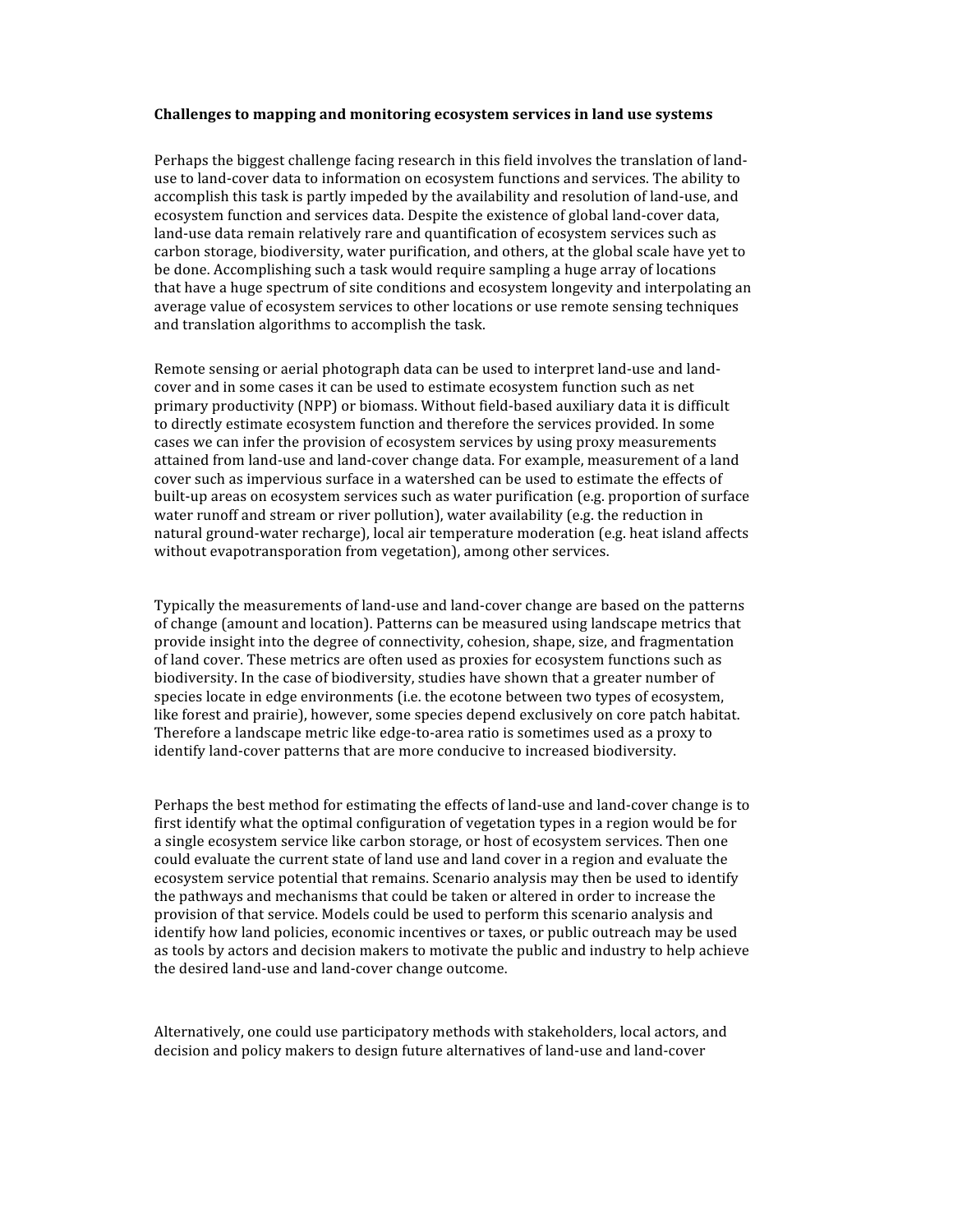change that regulate, preserve, and support the provision of ecosystem services. Using models, those alternative futures could be reverse engineered to identify the human behaviors, policies, and mechanisms that would be needed to direct land‐use and land‐ cover change to produce landscape patterns that enhance or achieve a desired level of provision of ecosystem services.

#### **Future Research Areas**

What this leaves us with is a number of questions that could be used to guide future research on the provision, regulation, support, cultural significance, and preservation of ecosystem services under changing land uses and land covers in highly fragmented and human dominated environments. Specifically, how can we increase our ability to utilize land for multiple ecosystem services over time? For example, are there configurations of land-use and land-cover change that enhance carbon storage above that which would be naturally attained? How can we increase the efficiency of land‐use and land‐cover patterns to enhance ecosystem services and decrease negative externalities (e.g. roadway infrastructure costs and fuel consumption)? To what degree do we have to discount future rates and amounts of change in land use and land cover in order to ensure sustainable use of land resources. Under what conditions should one land use be substituted for another in order to improve the provision of ecosystem services and sustainable land‐use behavior? What land‐uses and land‐covers can be collocated to produce non‐linear cobenefits from interactions and feedbacks that are not attainable individually? And lastly, how do the efforts and outcomes of the questions postulated influence diversity and the vulnerability, resilience, and adaptability of local communities under a changing climate?

### Coupling Human and Environmental Systems

Humans have the ability to directly manipulate ecosystem stocks and structures to obtain desired benefits. One of the earliest forms of ecosystem manipulation was the development of agriculture. Humans discovered how to structure and ecosystem to derive benefits in the form of foods. We have continued to learn how to manipulate these systems for our benefit, and have amassed a general knowledge on how these systems can be structured to provide food, waste assimilation & treatment, water filtration, microclimate regulation, amongst others.

The agricultural systems that supply food for most of the world's population have achieved high yields, but have relied on very large fossil energy inputs. These inputs have been used to power machinery and transportation systems, produce a variety of fertilizers, herbicides, insecticides, and provide irrigation. Climate disruption due to global warming, risk of catastrophic loss of stretches of uniform plants, depletion of topsoil by erosion and oxidation, exhaustion of mined freshwater, and undependable supplies of fossil fuels threaten this enterprise.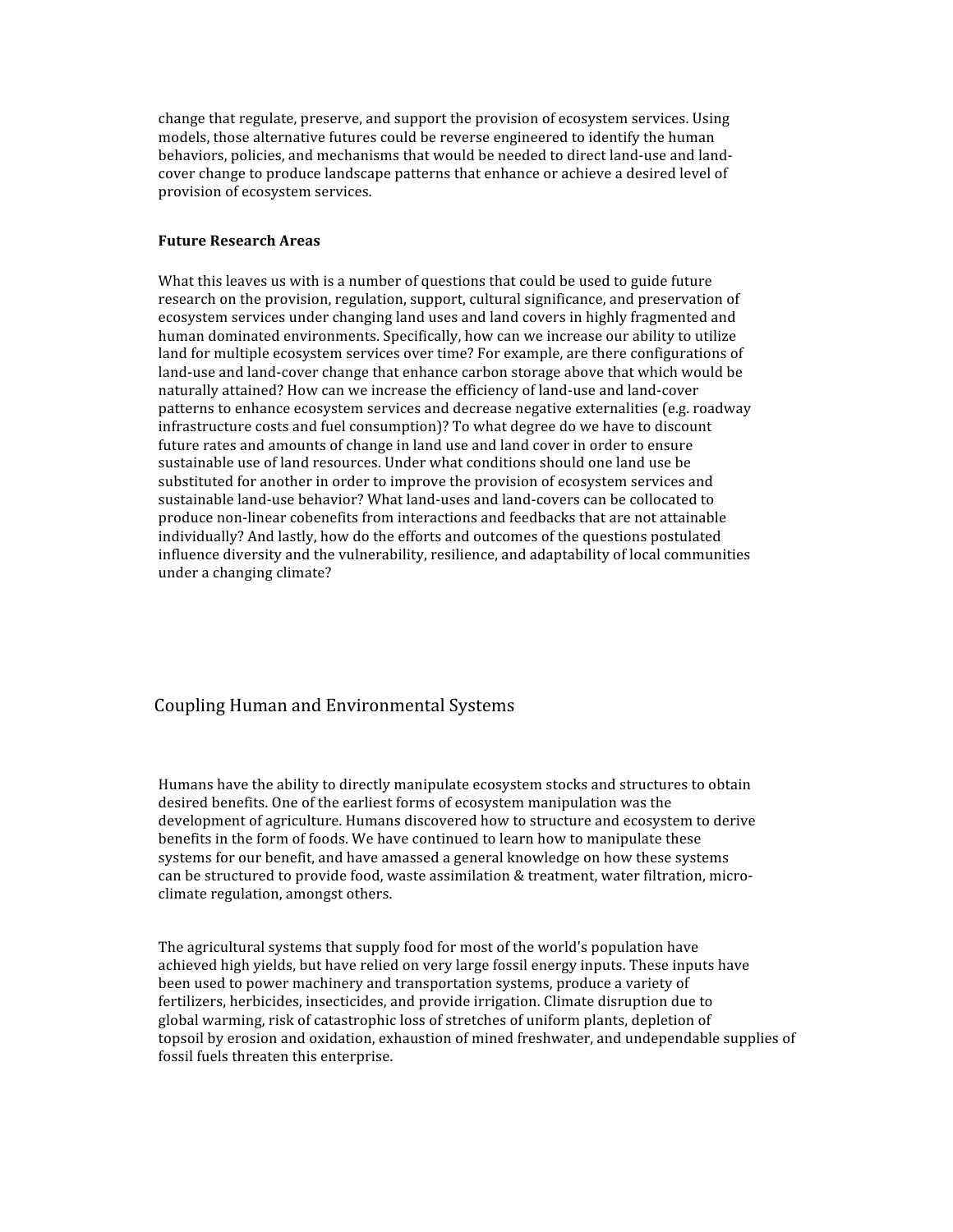A number of alternative (and traditional) agricultural methods are being researched and developed to increase the resilience of the agricultural system in the face of changing climate and a carbon‐constrained energy landscape. Many of these systems increase the numbers of ecosystem services provided through the agricultural practices, as compared to the traditional high-fossil input agriculture. Agro-forestry, agro-ecology, perennial agriculture and permacultural practices all offer alternative methods to now‐dominant industrial agricultural practices which keep ecosystem services of an area intact, or offer the possibility of restoring ecosystem function (and its associated goods and services). These methods of agricultural production offer the possibility of maintaining or enhancing biodiversity, as they offer structures that resemble intact ecosystems. These methods also promote the sequestration of carbon into topsoil, providing a global‐scale ecosystem service. Agronomy in recent decades has concentrated on optimizing industrial, fossil-fuel-intensive agriculture; now, much more research into both physical and social (including economic) aspects of alternative agriculture is urgently called for. This should lead to an incentive structure that rewards farmers who contribute to sustainability and thus increase local and global welfare.

At the same time, university and government agronomic research mostly seeks to refine and intensify industrial practices, while much less research funding is directed towards evaluating and improving methods aimed at sustainability. Specifically, theoretical analysis, observation, and experimental farming should immediately move to address: comparative yield (of calories and macro and micro nutrients) of industrial vs. ecological agriculture practices, and evaluation of methods of improving yield for the latter; comparative nutrient flows, soil ecology and long-term fertility, and carbon balances; impacts on local/regional climate for different plant configuration, watering practices, and soil water capacity; comparative economic consequences for farmers and for the foodshed; models for profitable farm operation and farmland retention; and impact on biodiversity, taking into account any change in the amount of land needed to grow food as a result of different yields and/or eating practices.

Cities are special cases in the context of ecosystem services. Around 50% of the global population currently lives in cities; this number is expected to increase to  $\sim$ 70% by midcentury. As currently structured, cities are often void of most ecosystem services, and place a disproportionate burden on ecosystems and services outside of the city boundaries. In general, it could be said that cities are sinks for ecosystem services, and produce little for themselves. For a sustainable future, we must reinvent the city, and reincorporate many of the ecosystems and services which have been lost. This is no easy feat, but can be achieved through careful ecological design and ecological engineering of systems and buildings in cities. There are a variety of new initiatives being undertaken in this vein, in which the research community should partner, along with community groups and various levels of local and regional government. For a sustainable human society, cities must limit their consumption and waste to what some region can provide and assimilate without damage to its biotic (and human) community. While the ideal of a city entirely self-sufficient in basic materials and energy is not possible for large crowded cities, moving to produce usable food and energy in‐situ, and transforming waste products into useful (or at least benign) substances within and around cities can greatly contribute to sustainability. Much more research is needed on the feasible scope and ecological, economic, psychological, and cultural consequences (benefits) of this transition for cities of varying density and on how to implement it.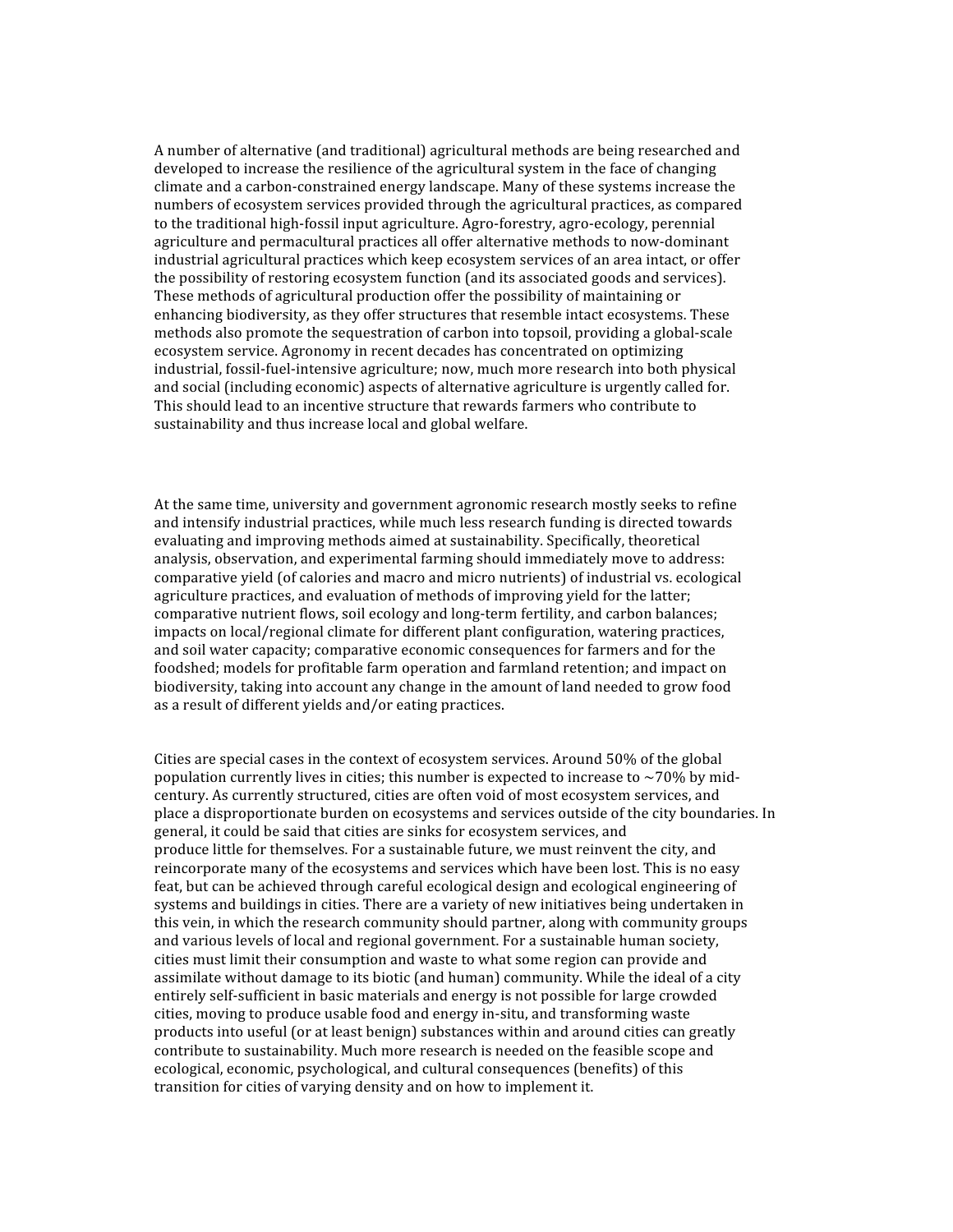Specific interventions now being trialed and proven in many cities also tend to improve and restore ecosystem services. There are efforts to develop urban agriculture around, on (including green roofs), and in (vertical farming, Despommier 2008) buildings. There is also a move towards increasing storm and wastewater infiltration and purification (permeable paving, rain and stormwater gardens, increased plant cover, constructed/restored wetlands), which reduces treatment costs and pollution loads to nearby waterbodies. Local power generation (building‐integrated photovoltaics, solar water heating, bi0digestion of organic wastes) and climate moderating (strategic planting, building design, reflective surfaces, trees and plants) are all being achieved in cities through ecological design and engineering. There are many ecosystem service benefits from these changes, including reduced greenhouse gas emissions (through reducing both energy demand and carbon intensity); lower air and water pollution (leading to healthier people and ecosystems); increased energy and food security; and strengthened social networks and community ties.

For those unable to produce sufficient ecosystem services locally to meet their needs or offset their emissions and wastes, a promising new economic scheme is being developed for protecting, enhancing or restoring ecosystems through financial agreements known as payments for ecosystem services (PES). In these agreements, an individual pays a landowner or government to keep or restore an ecosystem in a particular place, and in return the payer receives an ecosystem service based benefit. These benefits can be direct or local (clean water downstream from a protected area) or indirect and regional/global (climate regulation, carbon burial). As ecosystems are often more efficient at providing human well‐being than technological alternatives, it is often financially profitable to protect ecosystems and reap the associated benefits. Well designed payment systems can promote the sequestration of carbon into soils along with the production of high quality food and forest crops. They also provide the opportunity for long-term funding of ecosystem conservation and restoration projects, as well as reliable income for local land‐ owners and labourers. Research projects, including experiments at various scales and

evaluation of existing and new programs, can help determine what are good rules, institutional frameworks, and outreach efforts for the successful implementation of PES projects and programs. Formal markets and regulatory frameworks need to be developed to protect both the payer and payee in PES schemes. Research tools need to be proven for assessment of the services actually provided or restored through these schemes versus the stated objective (what was actually paid for). Monitoring of the impacts of the PES schemes on ecosystem, services, landuse and communities needs to also be implemented (using many of the same tools described early in the document for measurement, assessment and modelling of ecosystem services).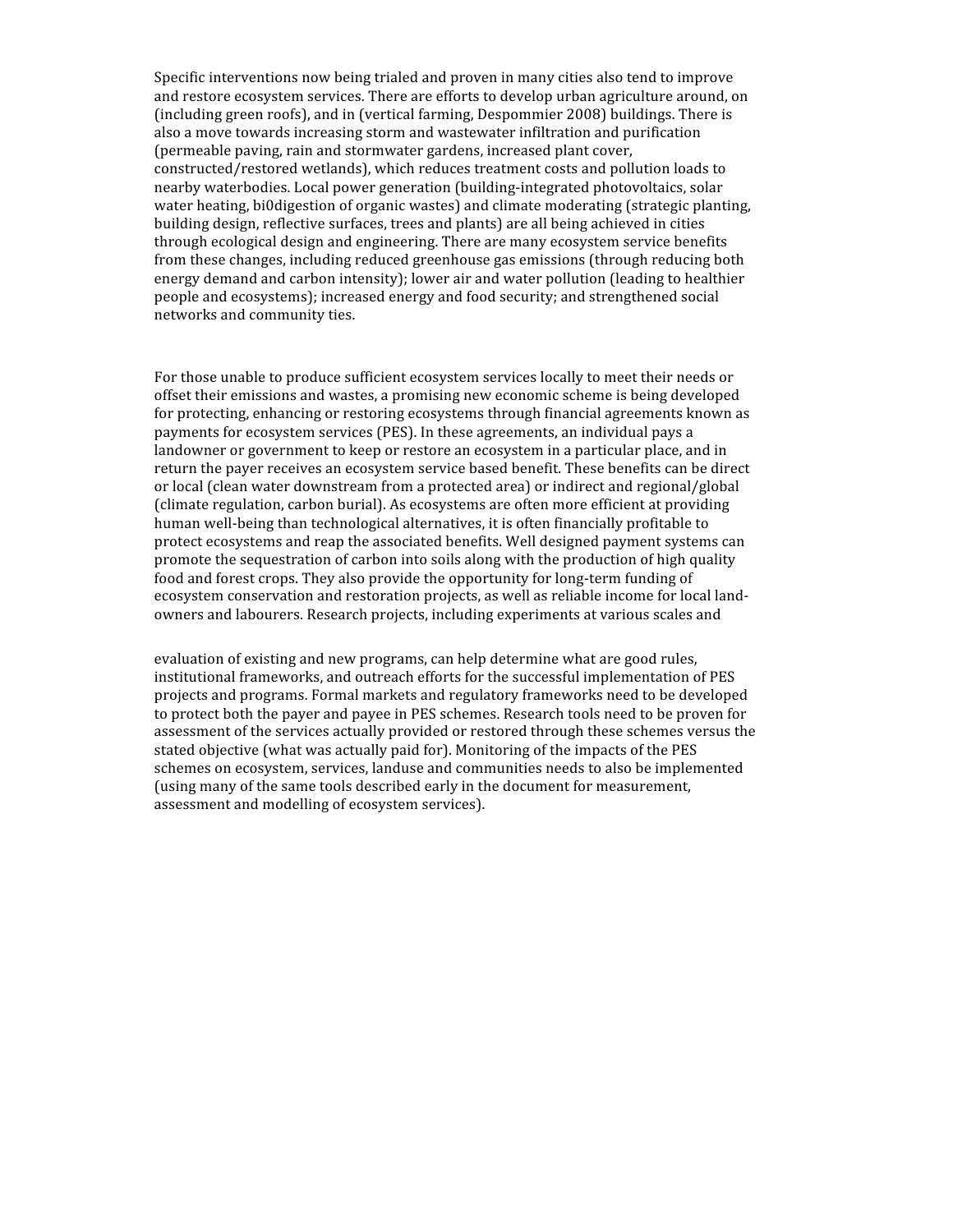# Conclusions and summary of research gaps

Over the past 50 years, changes to ecosystems by humans has resulted in a substantial loss of ecosystem services (except for the provision of food) and has had a major impact on biodiversity (MA, 2005). In order to manage the ecosystems and the goods they provide, a better understanding of how ecosystems function, and how they respond to change is needed. While there have been several studies completed on individual ecosystems or particular services, an integrated global campaign is needed to set a baseline of global ecosystem services.

An important first step to a global understanding of the flows of ecosystem services is an integrated framework that takes into account the temporal and spatial variations in the delivery of services. One methods that is being developed by the United Nations Food and Agriculture Organization (UN‐FAO) uses flow and asset accounts for ecosystems to track ecosystem services. Currently these metrics are computed based on an analysis of land-use / land cover change, where the change of the service provided is proportional to the amount of disturbance. A more detailed, data‐driven approach is needed to bolster our understanding of specific ecosystem function, and is explored in several examples.

While the oceans have been heavily fished over the last several millennia, there is still a very poor understanding of the spatial distribution of habitats that support marine life. New technologies are needed for data collection in coastal and deep‐water fisheries, as well as at the ocean-land interface. While the biological assets of the ocean directly provide sustenance, it is equally important to increase the monitoring of ocean chemistry, currents, and other physical attributes that are likely to change in response to anthropogenic climate change.

Pollution and withdrawals have already threatened many freshwater sources around the world. Ecosystems that provide the service of water purification are also at risk, and need to be monitored to ensure future management decisions do not negatively impact fresh‐ water resources. Technologies such as remote sensing and wireless sensor networks can be used together to monitor changes in land‐use and subsequent changes in freshwater systems. Tools are also needed to rehabilitate degraded systems.

Ecological measurements at the field scale have been hampered by a lack of consistency, high cost, limited repeatability and inability to capture data at varying temporal scales. An emerging technology that can be used to overcome these hurdles are wireless sensor networks. Previous generations of data loggers were bulky, expensive, and had to be regularly visited to retrieve data. New sensors are inexpensive, transmit data wirelessly to the internet and are significantly smaller. These sensor networks are also able to process data on the fly, providing in situ outlier analysis and ensuring data consistency. These data sensors could be used both in managed (agricultural) and natural ecosystems and provide data on both above and below‐ground variables of interest.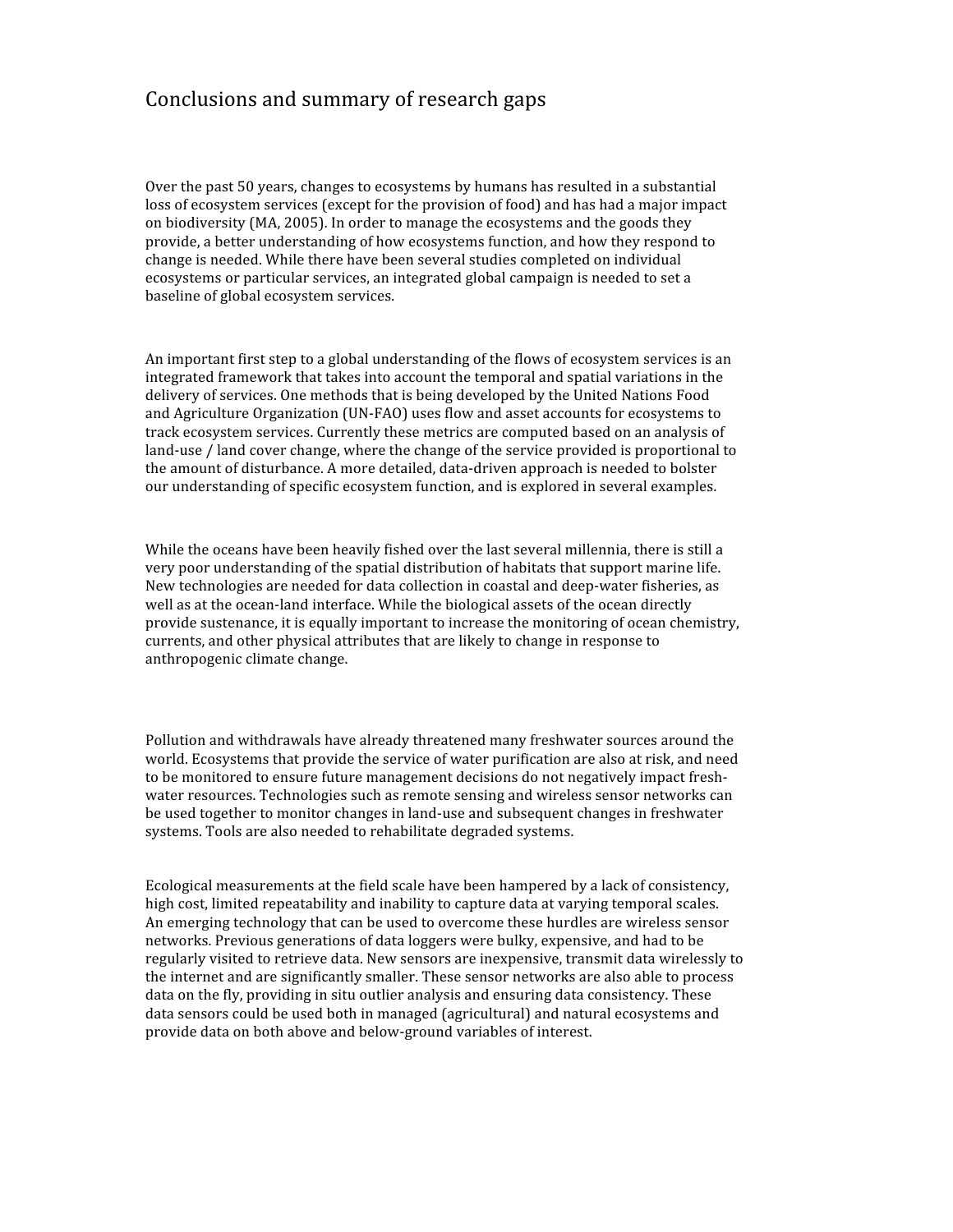While the use of monitoring technology is the crux to a better understanding of our planetary system, new visualization technology is also needed to effectively communicate how ecosystems respond to human pressures. This also needed to be coupled with a broad educational campaign to align the practices of ecosystem managers with new understanding about the dynamics of the system. Economic tools, like payments for ecosystem services, can be used to incentivize changes in behavior while political tools, such as global governance agreements, can be used to sustain global provisioning services. With the right information and the the sociopolitical will, ecosystem services can be maintained for many generations into the future.

References

Carpenter, S. R., et al. "Millennium Ecosystem Assessment: Research Needs." Science2006. 257‐58. Vol. 314.

Costanza, R. and H. E. Daly (1992). "Natural capital and sustainable development." Conservation Biology 6: 37‐46.

Costanza, R., et al. (1997). "The value of the world's ecosystem services and natural capital." Nature 387(6630): 253‐260.

Cowling, R. M., et al. "An Operational Model for Mainstreaming Ecosystem Services for Implementation." P Natl Acad Sci Usa2008. 9483‐88. Vol. 105.

Daily, G. "Nature's Services: Societal Dependence on Natural Ecosystems!." (1997): 392.

Dasgupta, P. (1995). "The population problem: theory and evidence." Journal of Economic Literature 33(4): 1879‐1902.

Despommier, D. (2008). "Vertical farming." Encyclopedia of Earth http://www.eoearth.org/article/Vertical\_farming

Dodds, W. K., K. C. Wilson, et al. (2008). "Comparing Ecosystem Goods and Services Provided by Restored and Native Lands." Bioscience 58: 837‐845.

Guralnick, R., and A. Hill. "Biodiversity Informatics: Automated Approaches for Documenting Global Biodiversity Patterns and Processes." Bioinformatics2009. 421‐28. Vol. 25.

Grimm, N.B., S. H. Faeth, N. E. Golubiewski, C. L. Redman, J. Wu, X. Bai, and J. M. Briggs (2008). "Global Change and the Ecology of Cities." Science 319(5864):756

ICSU, UNESCO, and UNU. "Ecosystem Change and Human Well‐Being ‐ Research and Monitoring Priorities Based on the Findings of the Millennium Ecosystem Assessment." (2009).